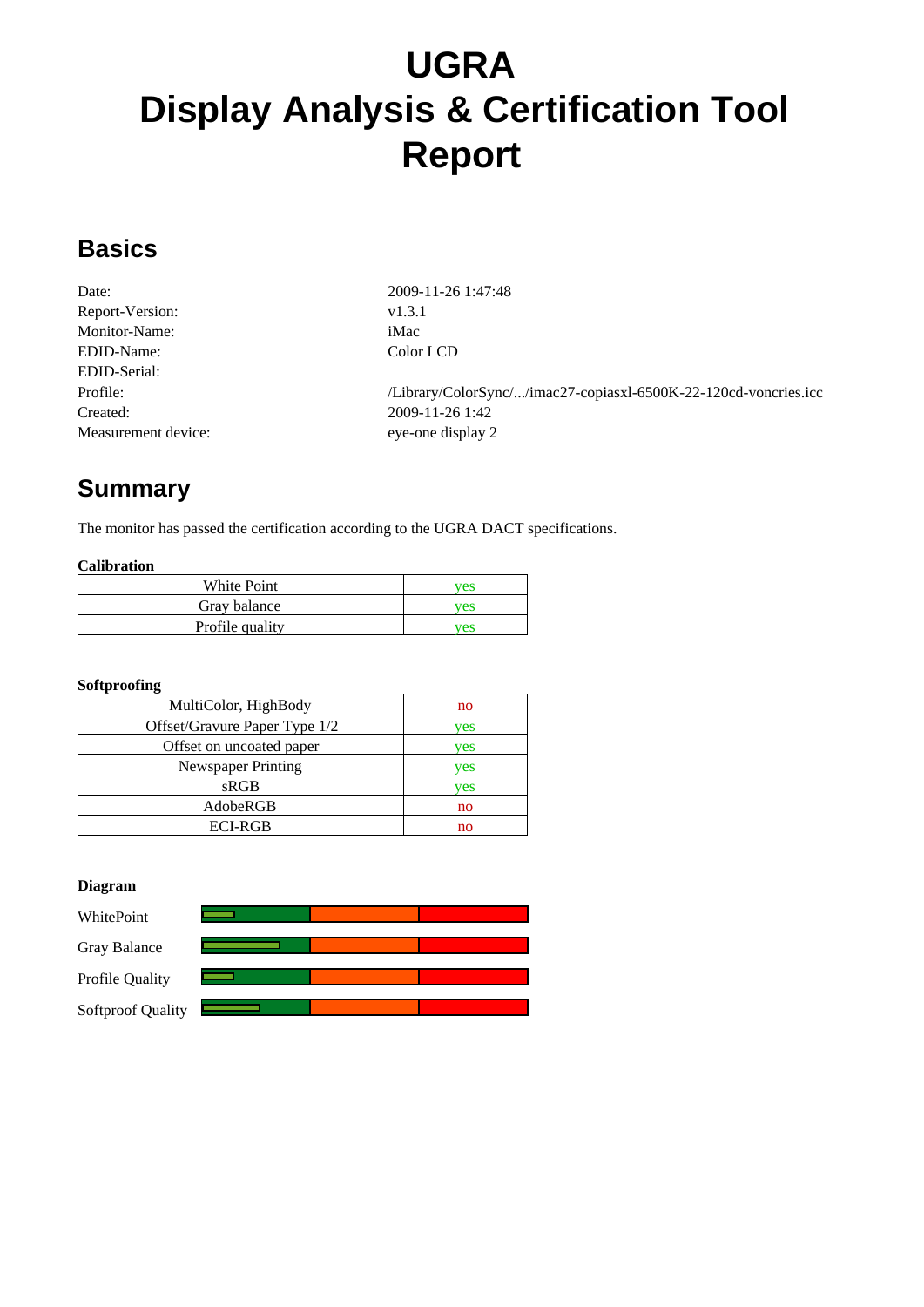### **Whitepoint**

The whitepoint should be as close as possible to the black body curve and the calibration target.The maximum allowed distance to the target whitepoint is DeltaE 2.0.

| XYZ:                                   | 95.29 100.55 108.96 |
|----------------------------------------|---------------------|
| XYZ (normalized):                      | 94.76 100.00 108.36 |
| Luminance:                             | 100.6 $Cd/m2$       |
| Next Temperature:                      | 6501 Kelvin         |
| <b>Assumed Target Whitepoint:</b>      | 6500 Kelvin         |
| Distance to assumed Target Whitepoint: | $0.6$ deltaE        |

### **Blackpoint**

The blackpoint is not defined in ISO 12646. Therefore UDACT does only measure but not assess it.

| uminance: | $\sim$<br>$\text{m}_2$<br>v.i |
|-----------|-------------------------------|
| Throma    | $\sim$<br>o h                 |

## **Gray balance**

Average and maximum calculation will respect measurements with 1% minimum luminance only. The maximum allowed deviations to comply with this test are an average of DeltaC 1.0 and a range of DeltaC 2.0.

| $\%$           | Kelvin | Cd/m2  | L      | Chroma | Gamma |
|----------------|--------|--------|--------|--------|-------|
| $\overline{0}$ | 10685  | 0.14   | 1.23   | 0.79   |       |
| $\overline{5}$ | 8144   | 0.27   | 2.40   | 0.73   | 2.24  |
| 10             | 6798   | 0.72   | 6.49   | 0.40   | 2.24  |
| 15             | 6627   | 1.67   | 13.59  | 0.33   | 2.21  |
| 20             | 6611   | 3.09   | 20.32  | 0.30   | 2.19  |
| 25             | 6510   | 4.81   | 26.12  | 0.16   | 2.22  |
| 30             | 6522   | 7.22   | 32.21  | 0.28   | 2.21  |
| 35             | 6535   | 10.04  | 37.81  | 0.57   | 2.20  |
| 40             | 6481   | 13.48  | 43.37  | 0.64   | 2.20  |
| 45             | 6477   | 17.25  | 48.45  | 0.33   | 2.22  |
| 50             | 6508   | 21.74  | 53.63  | 0.82   | 2.21  |
| 55             | 6509   | 26.98  | 58.82  | 0.61   | 2.20  |
| 60             | 6501   | 32.72  | 63.78  | 0.33   | 2.20  |
| 65             | 6507   | 38.53  | 68.25  | 0.65   | 2.22  |
| 70             | 6524   | 45.58  | 73.11  | 0.99   | 2.21  |
| 75             | 6474   | 53.57  | 78.03  | 0.33   | 2.19  |
| 80             | 6500   | 61.77  | 82.61  | 0.64   | 2.17  |
| 85             | 6518   | 70.04  | 86.83  | 0.47   | 2.21  |
| 90             | 6520   | 79.60  | 91.31  | 0.45   | 2.20  |
| 95             | 6490   | 89.70  | 95.67  | 0.40   | 2.20  |
| 100            | 6501   | 100.55 | 100.00 | 0.00   |       |
|                |        |        |        |        |       |
| Average        | 6517   |        |        | 0.46   | 2.21  |
| Range          |        |        |        | 1.25   |       |
| Max            |        |        |        | 0.99   |       |

#### Tone values  $= 95.8\%$

Through the calibration of a display tone values can be lost. A display for the printing industry should show at least 95% of the incoming tone values.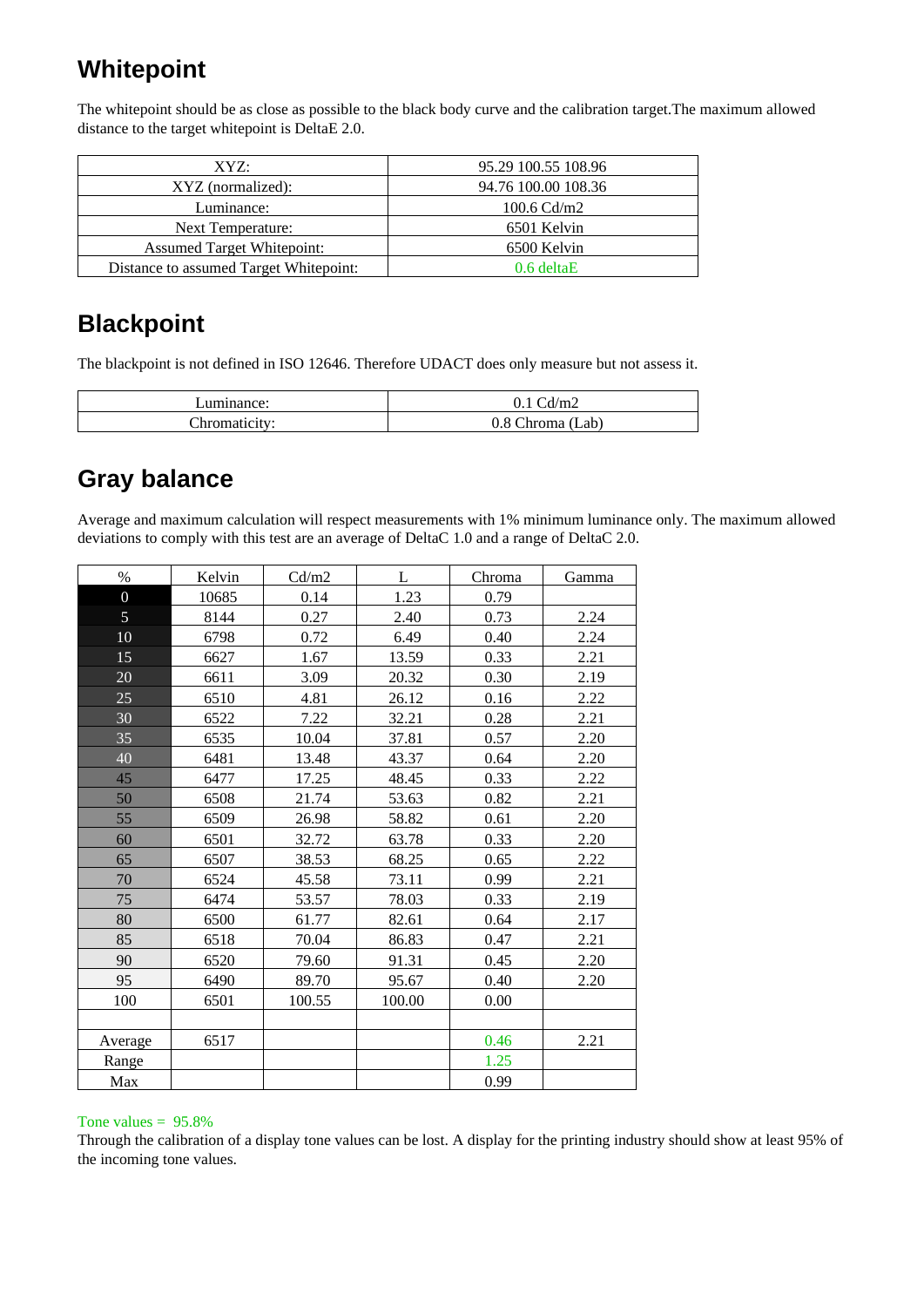# **Profile Quality**

This test displays and measures RGB values and compares them with the transformation of the profile. The maximum allowed deviations to comply with this test are an average of DeltaE 3.0 and a maximum of DeltaE 6.0.

The assumed chromatic adaptation is: von Kries

| RGB               | Lab                         | deltaLab                    | deltaE |
|-------------------|-----------------------------|-----------------------------|--------|
| $0\quad 0\quad 0$ | $1.2 -0.2 -0.8$             | $-1.2$<br>$0.2 \quad 0.8$   | 1.5    |
| 0 0128            | 12.5 33.6 -69.0             | $-0.7$<br>$0.8 - 0.5$       | 1.1    |
| $0\ 0\ 255$       | 30.3 56.9 - 115.5           | 0.1<br>0.3<br>$-0.1$        | 0.3    |
| 0 1 28 0          | 46.5 -47.0 57.6             | $-0.3$<br>$-0.1$<br>1.4     | 1.4    |
| 0 1 28 1 28       | $48.2 -32.1 -10.1$          | $-0.0$<br>$-0.3$<br>0.5     | 0.6    |
| 0 170 255         | 65.9 -19.7 -56.0            | 0.2<br>$-0.2$<br>0.7        | 0.8    |
| 02550             | 87.5 - 78.5 97.9            | $-0.1$<br>$0.2\,$<br>$-0.1$ | 0.2    |
| 0 255 170         | 88.8 -67.6 27.7             | 0.2<br>0.2<br>$-0.1$        | 0.3    |
| 0 255 255         | $90.5 -54.0 -16.1$          | 0.2<br>$-0.1$<br>0.3        | 0.3    |
| 85 85 85          | $36.0$ $0.3$ $-0.3$         | $-0.2 -0.3$<br>0.3          | 0.5    |
| 128 0 0           | 27.2 49.7 41.0              | $-0.4$ 0.3<br>1.6           | 1.7    |
| 128 0 128         | 30.7 55.0 -38.1             | 0.1<br>$-0.3 -0.1$          | 0.3    |
| 128 128 0         | 52.6 -7.3 66.1              | $-0.1$<br>$-0.4$<br>0.9     | 1.0    |
| 128 128 128       | 54.1 0.5 -0.4               | $-0.1 - 0.5$<br>0.4         | 0.6    |
| 128 128 255       | 58.9 21.2 -67.3             | $-0.3$<br>0.4<br>$-0.0$     | 0.5    |
| 128 255 128       | 90.6 -54.4 54.1             | $0.0\,$<br>0.1<br>$-0.1$    | 0.2    |
| 170 0 255         | 46.7 75.0 -87.6             | $-0.1$<br>$-0.3$<br>0.3     | 0.4    |
| 170 170 170       | 70.1<br>$0.7 - 0.6$         | 0.6<br>0.1<br>$-0.7$        | 0.9    |
| 170 255 0         | 91.9 -45.5 104.1            | $0.0 - 0.4$<br>$-0.1$       | 0.5    |
| 170 255 255       | 94.6 -27.7 -9.1             | 0.0<br>0.1<br>$-0.1$        | 0.1    |
| 25500             | 55.1 83.1 78.7              | $-0.2$<br>$-0.2 -0.1$       | 0.3    |
| 255 0 170         | 57.6 86.8 -19.6             | $-0.1$<br>$-0.4$<br>0.3     | 0.5    |
| 255 0 255         | 61.0 91.3 -63.2             | $-0.1$<br>$-0.4$<br>0.3     | 0.5    |
| 255 128 128       | 69.3 51.0 24.7              | $0.0 - 0.4$<br>0.2          | 0.5    |
| 255 170 0         | 77.1 28.1 94.2              | $-0.9 - 0.2$<br>0.1         | 0.9    |
| 255 170 255       | 80.8 40.6 -30.8             | 0.1<br>$-0.6$<br>0.4        | 0.7    |
| $255\,255\,0$     | 97.7 -12.7 112.0            | $-0.2$<br>0.0<br>$-0.9$     | 0.9    |
| 255 255 170       | 98.7 -7.2 43.7              | $-0.1$<br>$-0.1$<br>0.0     | 0.1    |
| 255 255 255       | $100.0 \quad 0.0 \quad 0.0$ | $0.0\,$<br>$-0.0$<br>0.0    | 0.0    |
| 170 85 85         | 47.5 38.0 18.4              | $-0.2 -0.3$<br>0.2          | 0.4    |
| 85 170 85         | 63.0 -40.2 39.8             | 0.1<br>$-0.3$<br>0.6        | 0.7    |
| 85 85 170         | 39.6 16.0 -50.2             | $-0.1$<br>$-0.4$<br>0.3     | 0.5    |
| 85 170 170        | $64.5 - 28.5 - 9.7$         | $0.2 -0.5$<br>0.7           | 0.9    |
| 170 85 170        | 49.9 44.8 -32.8             | $-0.1 - 0.4$<br>0.3         | 0.5    |
| 170 170 85        | 68.7 -6.7 48.8              | $0.1 - 0.5$<br>0.4          | 0.7    |
|                   |                             |                             |        |
| Average           |                             |                             | 0.6    |
| Maximum           |                             |                             | 1.7    |
|                   |                             |                             |        |

# **Gamut-Volume**

These measurements are only informative.

| Gamut-Volume  |      |
|---------------|------|
| <b>ISO</b>    |      |
| sRGB          | 99 % |
| AdobeRGB      | 78 % |
| $ECI-RGBv1.0$ | 75 % |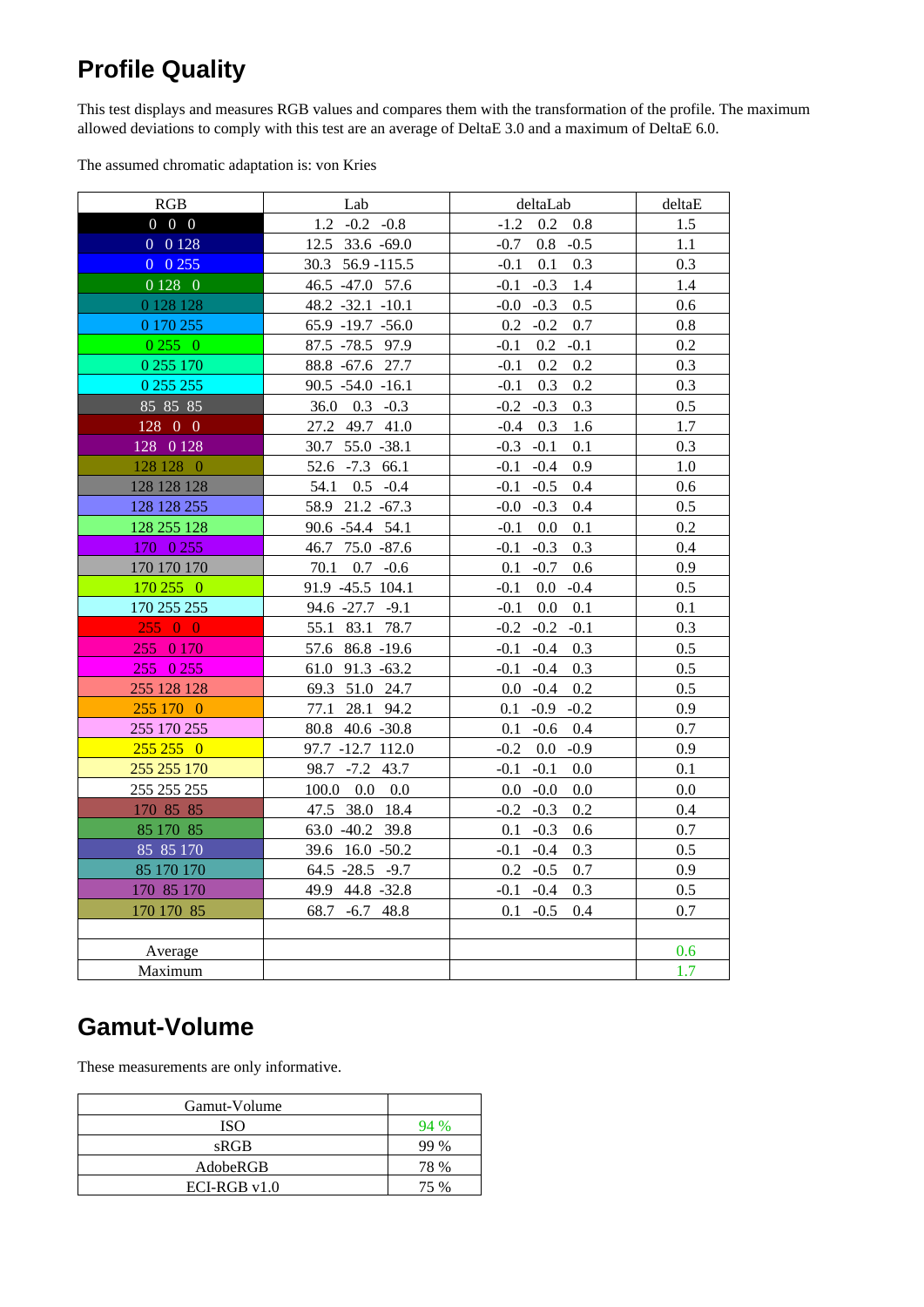### **ISO-Gamut**

This test displays and measures Lab values and compares them with the reference. The maximum allowed deviations to comply with this test are an average of DeltaE 4.0 and a minimum Gamut volume of 90% for ISOcoated.

| Reference                | Lab                    | deltaLab |
|--------------------------|------------------------|----------|
| $55.0 - 37.0 - 50.0$     | 57.7 -20.1 -46.1       | 17.5     |
| 66.9 -24.7 -37.1         | $66.7 -24.3 -38.2$     | 1.2      |
| 79.7 -12.5 -21.8         | 79.9 -12.4 -22.1       | 0.4      |
| 48.0<br>$74.0 - 3.0$     | 48.2 74.4 -3.4         | 0.6      |
| $50.6 - 6.7$<br>60.8     | 51.1<br>61.0<br>$-6.5$ | 0.6      |
| $25.8 - 6.9$<br>76.4     | 76.3<br>26.7<br>$-7.8$ | 1.3      |
| 89.0<br>$-5.0$ 93.0      | 89.1<br>$-4.8$ 93.2    | 0.3      |
| 90.3<br>$-4.7$<br>62.6   | 90.5<br>$-4.4$ 62.7    | 0.4      |
| 92.2<br>$-3.5$<br>31.1   | 92.3<br>$-3.2$<br>31.2 | 0.3      |
| 37.7<br>53.1<br>28.9     | 38.2<br>53.2<br>28.6   | 0.5      |
| 22.7<br>41.5<br>16.8     | 23.0<br>41.7<br>16.2   | 0.6      |
| 31.9 40.0<br>24.0        | 32.2<br>39.9<br>23.0   | 1.0      |
| 32.5 44.4 -1.8           | 32.8 44.4 -2.0         | 0.3      |
| 51.3 1.3 44.5            | 51.3<br>1.8 44.0       | 0.8      |
| 34.6 -36.4 13.9          | 35.2 - 32.9 14.5       | 3.7      |
| 36.0 -26.2 -20.9         | $36.7 -21.0 -19.8$     | 5.3      |
| 20.9<br>$9.6 - 23.6$     | $9.1 - 23.2$<br>21.5   | 0.9      |
| 89.0<br>$0.0 - 1.8$      | 89.2<br>$0.1 - 1.9$    | 0.3      |
| 82.8<br>0.0<br>$-1.7$    | $0.5 - 2.1$<br>82.9    | 0.6      |
| 69.3<br>0.0<br>$-1.4$    | 69.3<br>$0.4 - 1.8$    | 0.6      |
| 54.1<br>0.0<br>$-1.0$    | 54.1<br>$0.8 - 1.5$    | 1.0      |
| $-0.0$<br>36.6<br>$-0.5$ | $0.4 - 0.4$<br>36.9    | 0.5      |
| 0.0<br>16.0<br>0.0       | $16.9 -0.1 -0.2$       | 0.9      |
| 24.0<br>$22.0 -46.0$     | 24.6<br>$21.6 -45.8$   | 0.7      |
| $17.9 - 36.6$<br>40.9    | 18.4 - 36.8<br>40.8    | 0.5      |
| $10.3 - 23.8$<br>63.7    | 63.8<br>$10.5 -24.1$   | 0.4      |
| 68.0<br>47.0<br>48.0     | 47.2<br>68.1<br>47.5   | 0.6      |
| 47.1<br>58.5<br>37.9     | 58.6<br>47.8<br>38.0   | 0.7      |
| 22.9<br>74.2<br>21.4     | 23.8<br>21.3<br>74.1   | 0.9      |
| $50.0 - 65.0$<br>27.0    | 52.0 -46.5<br>29.7     | 18.8     |
| 62.1 -39.8<br>21.0       | $62.0 - 39.5$<br>20.5  | 0.6      |
| 77.0 -19.1<br>11.0       | $77.0 - 19.1$<br>10.6  | 0.4      |
| 71.2 18.8<br>17.3        | 71.2 19.3<br>17.0      | 0.5      |
| 71.2 22.2<br>73.1        | 71.5<br>22.4 73.3      | 0.4      |
| 47.7 71.2 16.2           | 47.9 71.4 15.9         | 0.5      |
| 38.0 55.4 -20.9          | 38.3 55.4 -20.7        | 0.4      |
| 73.7 -22.8 67.6          | 73.9 -23.2 67.7        | 0.5      |
| $52.3 - 52.3 - 20.2$     | 54.7 -33.2 -16.4       | 19.6     |
| 43.3 -17.0 -48.6         | 44.3 -10.3 -47.7       | 6.8      |
| 95.0<br>0.0<br>$-2.0$    | 95.0<br>$0.3 - 2.3$    | 0.5      |
| $88.5 - 0.4$<br>$-3.1$   | $88.8 - 0.4 - 3.4$     | 0.3      |
| $82.0 -0.9$<br>$-4.1$    | $-0.3 -4.5$<br>82.1    | 0.7      |
| $67.7 - 2.0$<br>$-4.4$   | $67.5 - 1.4 - 5.5$     | 1.2      |
| 52.2<br>$-2.5$<br>$-3.5$ | 52.3<br>$-1.7 -3.8$    | 0.8      |
| $37.5 - 3.9 - 3.1$       | $37.7 - 3.9 - 3.2$     | 0.3      |
| $26.3 -6.8 -3.4$         | 26.7<br>$-6.9 -3.7$    | 0.5      |
|                          |                        |          |
| Average                  |                        | 2.1      |
| Gamut-Volume             |                        | 94 %     |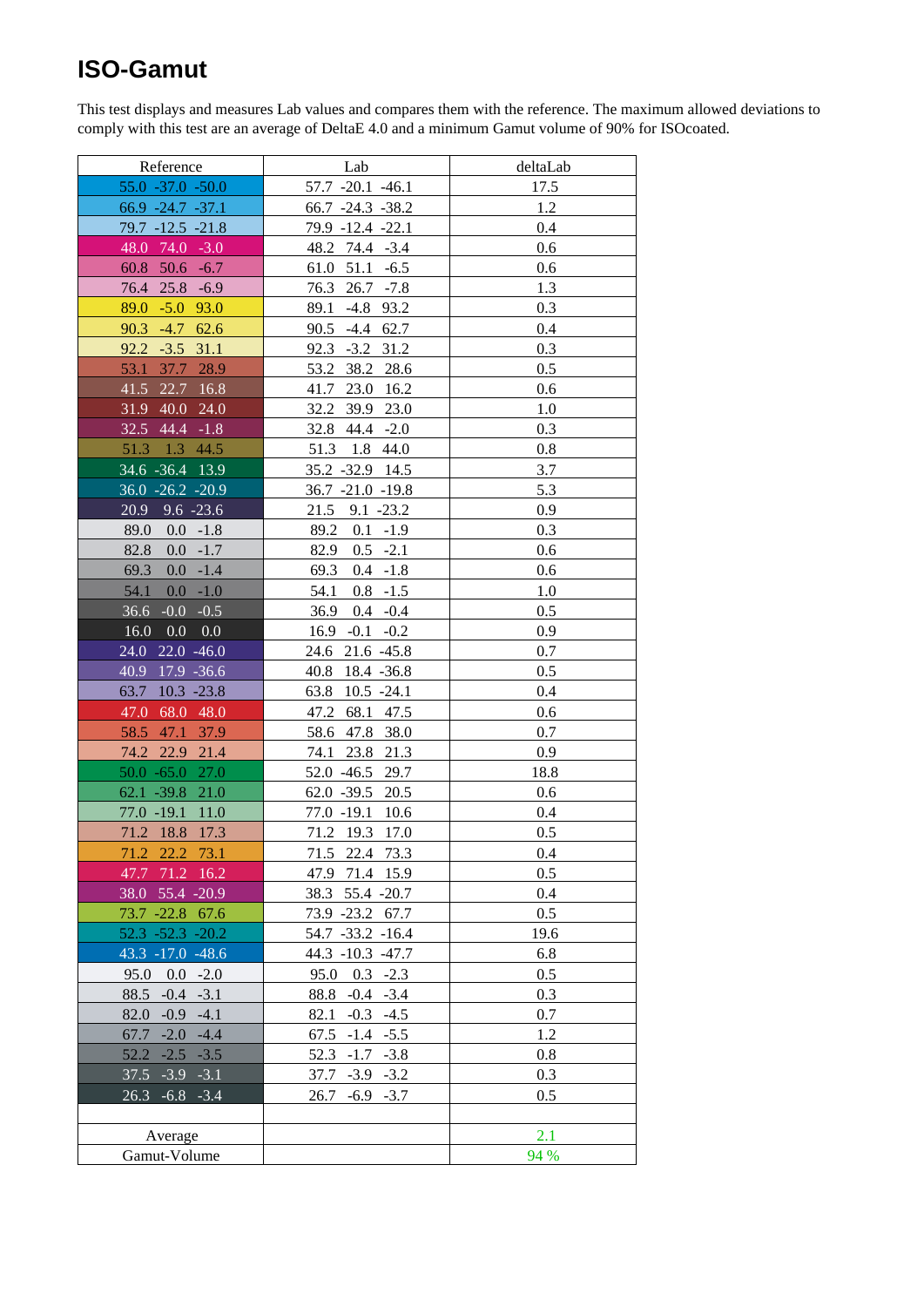## **Measurement Data**

This table lists all RGB measurements. The XYZ values represent the values from the measurement device.

| RGB               | XYZ                  | RGB           | XYZ               |
|-------------------|----------------------|---------------|-------------------|
| 255 255 255       | 95.29 100.55 108.96  | 85 85 170     | 14.27 11.08 42.45 |
| $0\quad 0\quad 0$ | $0.13$ $0.14$ $0.20$ | 85 170 170    | 25.05 33.66 44.63 |
| 12 12 12          | 0.24 0.27 0.33       | 170 85 170    | 28.29 18.40 42.76 |
| 25 25 25          | $0.68$ 0.72 0.80     | 170 170 85    | 33.54 39.10 12.49 |
| 38 38 38          | 1.58 1.67 1.84       | 0 148 213     | 22.25 25.87 70.70 |
| 51 51 51          | 2.92 3.09 3.39       | 61 174 225    | 29.96 36.47 80.43 |
| 63 63 63          | 4.55 4.81 5.20       | 156 204 235   | 50.57 56.88 89.66 |
| 76 76 76          | 6.81 7.22 7.80       | 213 18 120    | 33.13 16.96 20.23 |
| 89 89 89          | 9.56 10.04 11.02     | 221 106 157   | 43.12 29.34 36.81 |
| 102 102 102       | 12.87 13.48 14.73    | 229 169 200   | 58.72 50.55 63.35 |
| 114 114 114       | 16.40 17.25 18.73    | 240 225 51    | 65.09 74.82 9.30  |
| 127 127 127       | 20.75 21.74 23.84    | 240 229 115   | 68.52 77.68 24.03 |
| 140 140 140       | 25.69 26.98 29.48    | 239 234 175   | 74.17 81.91 51.34 |
| 153 153 153       | 31.08 32.72 35.58    | 188 99 83     | 28.34 21.24 10.13 |
| 165 165 165       | 36.67 38.53 42.07    | 135 84 75     | 15.03 12.36 7.87  |
| 178 178 178       | 43.44 45.58 50.00    | 130 46 46     | 11.31 7.16 2.95   |
| 191 191 191       | 50.89 53.57 58.04    | 133 42 81     | 12.61 7.44 8.69   |
| 204 204 204       | 58.76 61.77 67.33    | 136 120 54    | 18.13 19.60 5.09  |
| 216 216 216       | 66.51 70.04 76.33    | 0.9662        | 4.85 8.67 5.47    |
| 229 229 229       | 75.58 79.60 86.75    | 0 96 115      | 7.10 9.46 18.46   |
| 242 242 242       | 85.20 89.70 97.40    | 55 49 84      | 4.08 3.40 9.24    |
| $0 \t 0 \t 128$   | 3.99 1.51 22.50      | 222 223 226   | 71.26 75.03 83.85 |
| $0\;\; 0\; 255$   | 17.65 6.44 101.49    | 204 205 208   | 59.42 62.36 70.10 |
| 0 1 2 8 0         | 7.59 15.74 1.71      | 167 168 170   | 38.14 40.05 45.01 |
| 0 1 28 1 28       | 11.46 17.12 24.03    | 128 128 130   | 21.25 22.21 25.00 |
| 0 170 255         | 31.53 35.45 104.34   | 87 87 87      | 9.10 9.54 10.46   |
| 02550             | 34.22 71.47 7.09     | 44 44 44      | 2.17 2.29 2.51    |
| 0 255 170         | 41.50 74.19 48.73    | 63 48 124     | 6.63 4.31 21.17   |
| 0 255 255         | 51.82 77.93 108.36   | 104 86 152    | 14.96 11.83 33.37 |
| 85 85 85          | 8.64 9.08 9.94       | 158 147 193   | 35.13 32.80 57.62 |
| 128 0 0           | 9.75 5.16 0.41       | 209 38 45     | 29.43 16.18 3.18  |
| 128 0 128         | 13.63 6.53 22.73     | 219 103 82    | 37.53 26.70 10.16 |
| 128 128 0         | 17.23 20.78 1.93     | 228 165 145   | 52.53 47.11 32.87 |
| 128 128 128       | 21.12 22.17 24.26    | 0 142 76      | 10.77 20.29 9.15  |
| 128 128 255       | 34.80 27.12 103.21   | 73 167 114    | 19.21 30.58 20.11 |
| 128 255 128       | 47.83 78.07 29.68    | 156 199 169   | 41.84 51.81 45.66 |
| 170 0 255         | 35.65 15.83 101.91   | 211 160 144   | 46.26 42.60 32.21 |
| 170 170 170       | 39.19 41.10 45.09    | 227 158 51    | 46.51 43.00 6.34  |
| 170 255 0         | 52.28 81.04 7.51     | 212 31 91     | 31.50 16.72 11.44 |
| 170 255 255       | 69.78 87.30 108.66   | 156 39 121    | 18.95 10.26 20.35 |
| 25500             | 43.83 22.96 1.15     | 159 192 64    | 34.79 46.86 9.07  |
| 255 0 170         | 51.03 25.52 42.79    | 0 145 155     | 15.80 22.77 35.93 |
| $255$ 0 255       | 61.37 29.27 102.44   | 0 1 1 0 1 7 8 | 13.47 14.16 47.49 |
| 255 128 128       | 55.04 39.86 24.96    | 239 240 244   | 83.84 88.09 99.01 |
| 255 170 0         | 57.71 51.87 3.97     | 219 222 227   | 70.27 74.12 84.86 |
| 255 170 255       | 75.23 58.30 105.19   | 199 203 210   | 57.73 60.76 71.21 |
| $255\,255\,0$     | 78.04 94.54 8.06     | 157 164 171   | 35.35 37.49 45.41 |
| 255 255 170       | 85.23 97.07 49.73    | 118 125 129   | 19.24 20.55 24.52 |
| 170 85 85         | 22.74 16.46 10.29    | 81 91 93      | 9.06 10.00 11.98  |
| 85 170 85         | 19.48 31.76 12.17    | $52\ 67\ 69$  | 4.27 5.00 6.27    |